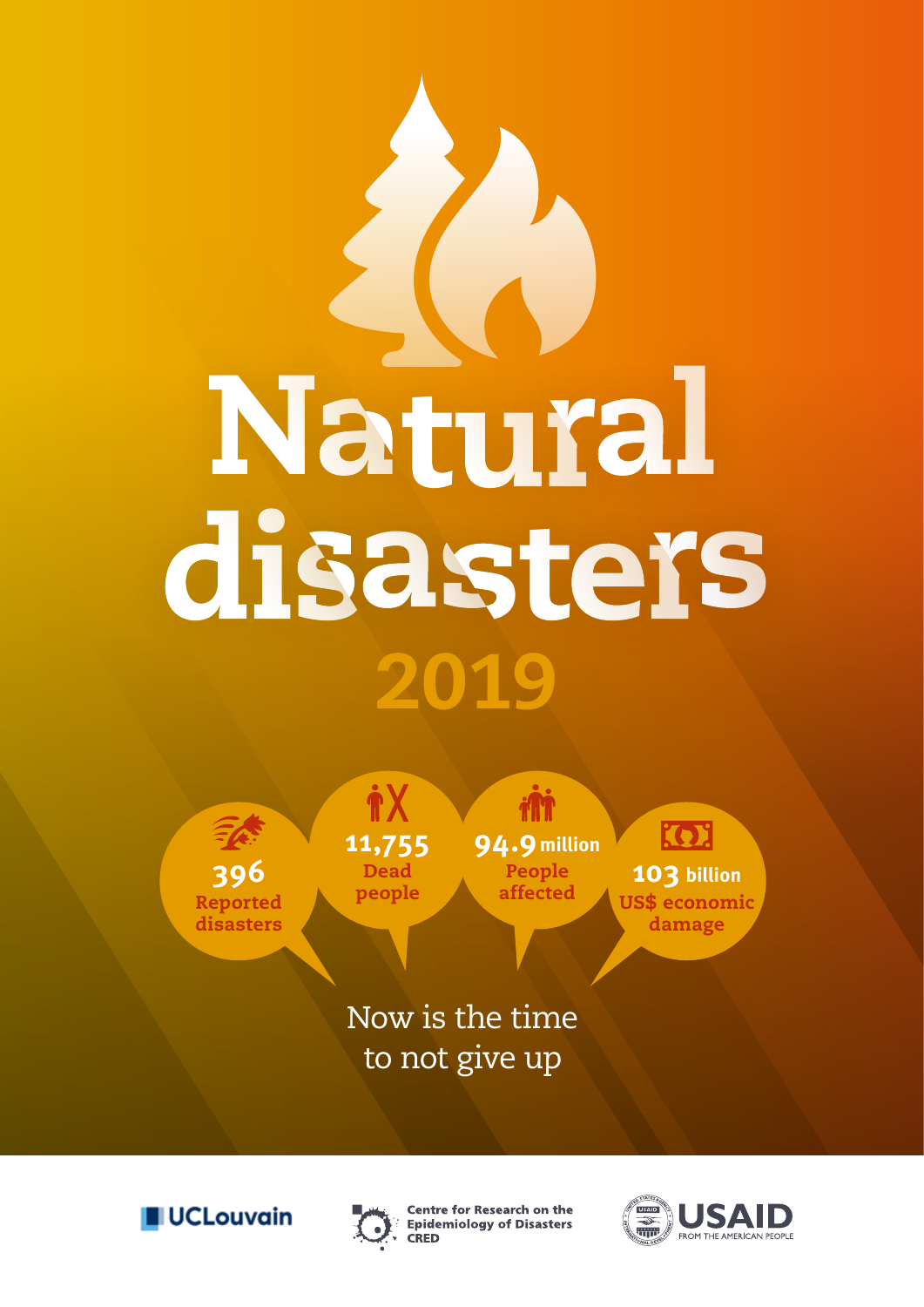## About EM-DAT

Since 1988, CRED has maintained the Emergency Events Database (EM-DAT). Initially created with the support of the WHO and the Belgian government, the main objectives of EM-DAT are to inform humanitarian action at the national and international levels in order to improve rational decision-making in disaster preparedness, provide objective data for assessing communities' vulnerability to disasters and help policy-makers set priorities.

EM-DAT contains core data on the occurrence and effects of more than 24,000 natural and technological disasters from 1900 to the present day. It is compiled from various sources (UN agencies, the US Office of Foreign Disaster Assistance, national governments, the International Federation of Red Cross and Red Crescent Societies, NGOs, insurance companies, research institutes and the media) according to a priority list.

CRED defines a disaster as "a situation or event that overwhelms local capacity, necessitating a request at the national or international level for external assistance; an unforeseen and often sudden event that causes great damage, destruction and human suffering". Only natural disasters (biological excluded) are included in this publication. For a disaster to be entered into the database, at least one of the following criteria must be fulfilled:

- 10 or more people reported killed
- 100 or more people reported affected
- declaration of a state of emergency
- call for international assistance

Since 2014, EM-DAT also georeferences natural disasters, adding geographical values to numeric data which is essential for deeper analysis.

Acknowledgements: The data used in this report is maintained through the long-term support of the US Agency for International Development's Office of Foreign Disaster Assistance (USAID/OFDA). This report was put together at CRED by Regina Below, Valentin Wathelet and Remi Froment. We are also grateful to MARDI for the layout and printing.

We encourage the free use of the contents of this report with appropriate and full citation:

CRED. Natural Disasters 2019. Brussels: CRED; 2020. This document is available at: https://emdat.be/ sites/default/files/adsr\_2019.pdf

#### **Centre for Research on the Epidemiology of Disasters (CRED)**

Institute Health and Society UClouvain B.1.30.15, Clos Chapelle aux Champs 1200 Brussels, Belgium Tel: +32 2 764 33 27 - contact@emdat.be **www.emdat.be**

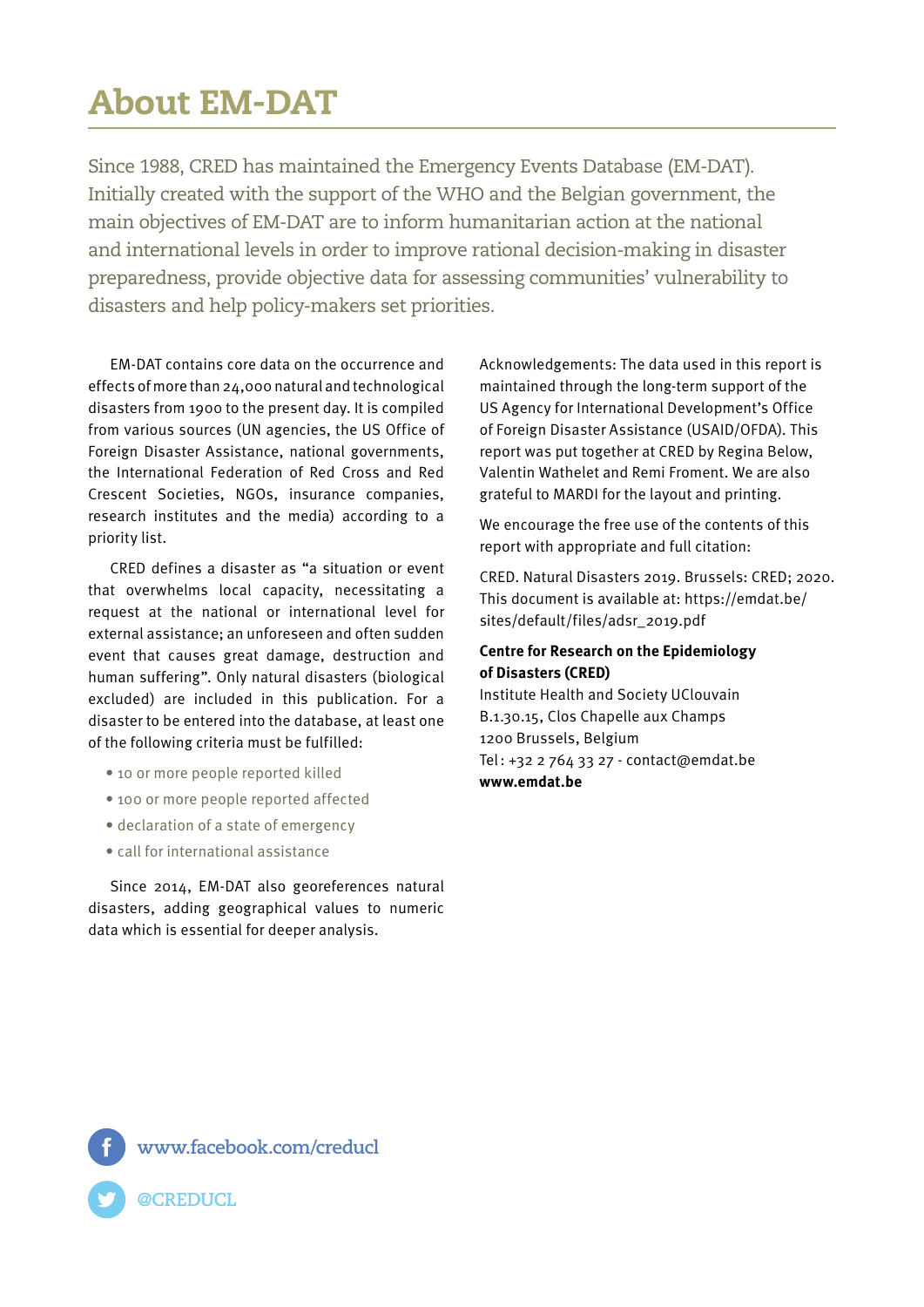#### Executive Summary

In 2019, 396 natural disasters were recorded in EM-DAT with 11,755 deaths, 95 million people affected and 103 billion US\$<del>1</del> in economic losses across the world. The burden was not shared equally as Asia suffered the highest impact and accounted for 40% of disaster events, 45% of deaths and 74% of the total affected. India was hit hardest and recorded nearly 20% of the total deaths and 24.5% of the total number of people affected. Floods were the deadliest type of disaster accounting for 43.5% of deaths, followed by extreme temperatures at 25% (mainly due to heat waves in Europe) and storms at 21.5%. Storms affected the highest number of people, accounting for 35% of the total affected, followed by floods with 33% and droughts with 31%.

In comparison to the previous decade (2009-2018), in 2019 there were more disasters compared to the annual average of 343 events, fewer deaths compared to the annual average of 45,212, fewer number of people affected compared to the annual average of 184.7 million people, and lower economic losses compared to the annual average of \$176 billion. This decrease in impact is due to the absence of massive disaster events such as the 2010 earthquake in Haiti (222,500 deaths); the 2015/2016 drought in India (330 million people affected); and the 2011 Japan earthquake and tsunami (\$210 billion in damages).

The deadliest events recorded in 2019 were the summer heat waves that affected Europe, more specifically France, Belgium and the Netherlands, with over 2500 deaths.<sup>2</sup> The National Oceanic and Atmospheric Administration (NOAA) ranked 2019 as the second warmest year on record. Temperature records were also shattered on individual country levels: for the first time, Belgium and the Netherlands recorded temperatures over 40°C. In general, the impact of heat waves remains grossly underestimated. This is primarily due to underreporting in developing countries, where temperatures often exceed European values by a large margin and local populations have limited possibilities to protect themselves from heat wave exposure.

The following most deadly event consisted of the flood in India due to the high monsoon rains, which lasted from July to October and affected 13 states (mainly in the North) and caused nearly 2000 dead. Two storms were the next deadliest: cyclone Idai affected central Mozambique and Zimbabwe (March) with over 1200 deaths /missing; and storm Dorian affected the United States and the Bahamas in September with at least 358 deaths /missing. We recorded more than twice as many floods (194) as storms (91) this year, both types affecting nearly 64 million people worldwide. The African continent was particularly affected by storms in 2019: 11 recorded events accounted for a total of 1300 deaths and affected over 4.5 million people. One month after cyclone Idai, Mozambique was hit by another cyclone in the north, Kenneth, which is considered to be the strongest cyclone to ever hit the African continent.

Fortunately, cyclone Kenneth's official death toll was much lower than Idai's, with only 45 fatalities reported. Nevertheless, the cyclone left nearly 400,000 people in need of humanitarian assistance in a country still struggling from the previous disaster.

The deadliest geophysical event was the earthquake that hit Albania in November, and which killed 51 people. There was only one volcanic eruption with a deadly impact in 2019, namely the White Island eruption in New Zealand in December. This event was broadly covered by the media.

The year was also marked by large wildfires around the world which caught the public's attention. The total damage and economic cost should reached 30 billion US\$ in 2019. This estimate is likely to change in the future once there is more precise insight on the exact impact. At least 14 wildfires started in 2019, of which the most important were:

- *• California/USA (Kincade, Saddleridge and Sandalwood fires, October)* with low human impact reported but with total damages estimated at 1.3 billion US\$;
- *• Multi country event in South America/Amazonia* for which it is quite difficult to have realistic figures on the human impact and the causal factors (both human and natural).
- *• Australia (September 2019 to February 2020):* these long lasting wildfires led to 32 deaths, burned over 6 million hectares of forest and bush, killed almost 500 million animals, destroyed thousands of homes and forced hundreds of thousands of people to evacuate.

Overall, the most notable features of the year included: large, severe and long-lasting wildfires which captured international attention and had dramatic impacts on the environment, even if the human impact was less severe than in previous years, and multiple heat waves during summer time with record temperatures in several European countries.

<sup>1</sup> Economic loss figures were adjusted with the current US dollar value.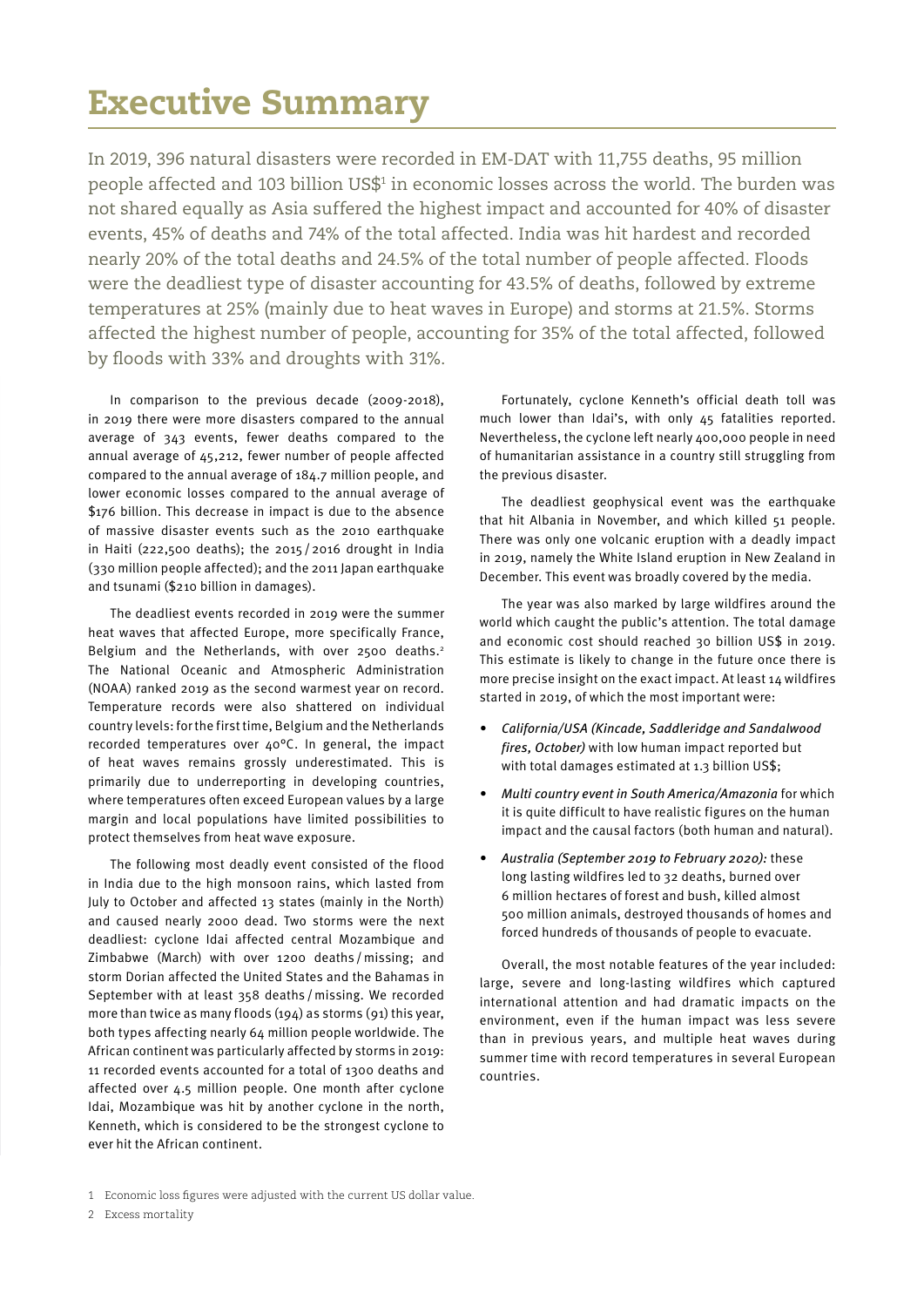## Occurence of natural disasters

#### Figure 1

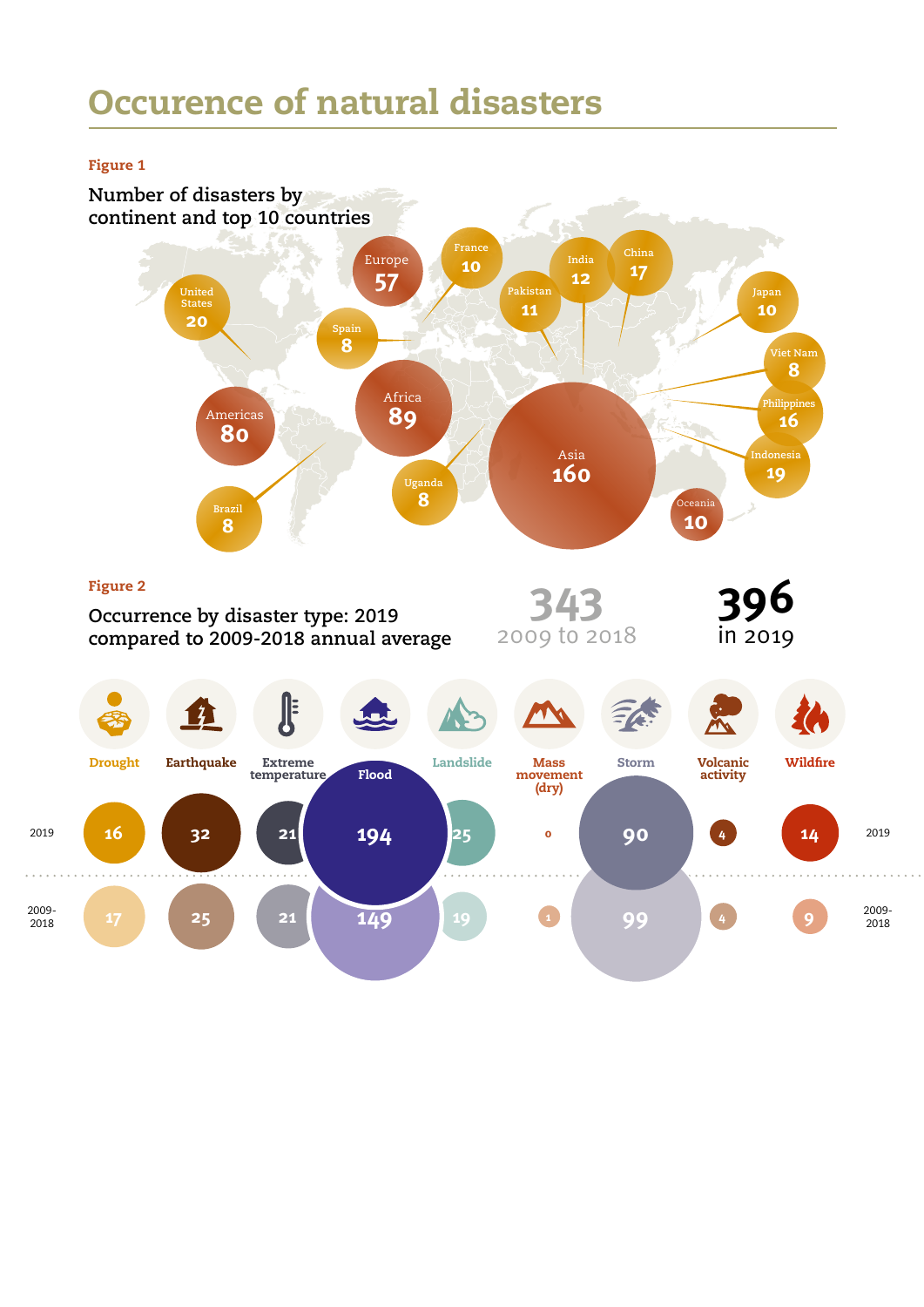## Human impact: total deaths <sup>4</sup>



#### Figure 4

2019

2009- 2018

India Flood **1900** Drought Earthquake Extreme temperature Flood Landslide Mass movement (dry) Storm Volcanic activity Wildfire **45,212** 2009 to 2018 **11,755** in 2019 **2004 26931 7277 4913 1011 <sup>14</sup> 2835 <sup>134</sup> <sup>93</sup> <sup>85</sup> <sup>262</sup> 2909 5110 <sup>727</sup> <sup>0</sup> 2525 <sup>116</sup> Number of deaths by disaster type: 2019 compared to 2009-2018 annual average** Table 1 2019 2009- 2018 **21**

France Extreme temperature (July) **868**

Zimbabwe Cyclone Idai **628**

**Top 5 mortality**

> Mozambique Cyclone Idai **603**   $\widehat{\mathbb{Z}}$ J France Extreme temperature (June) **567**

4 Persons confirmed as dead and persons missing and presumed dead

Ĵ

EA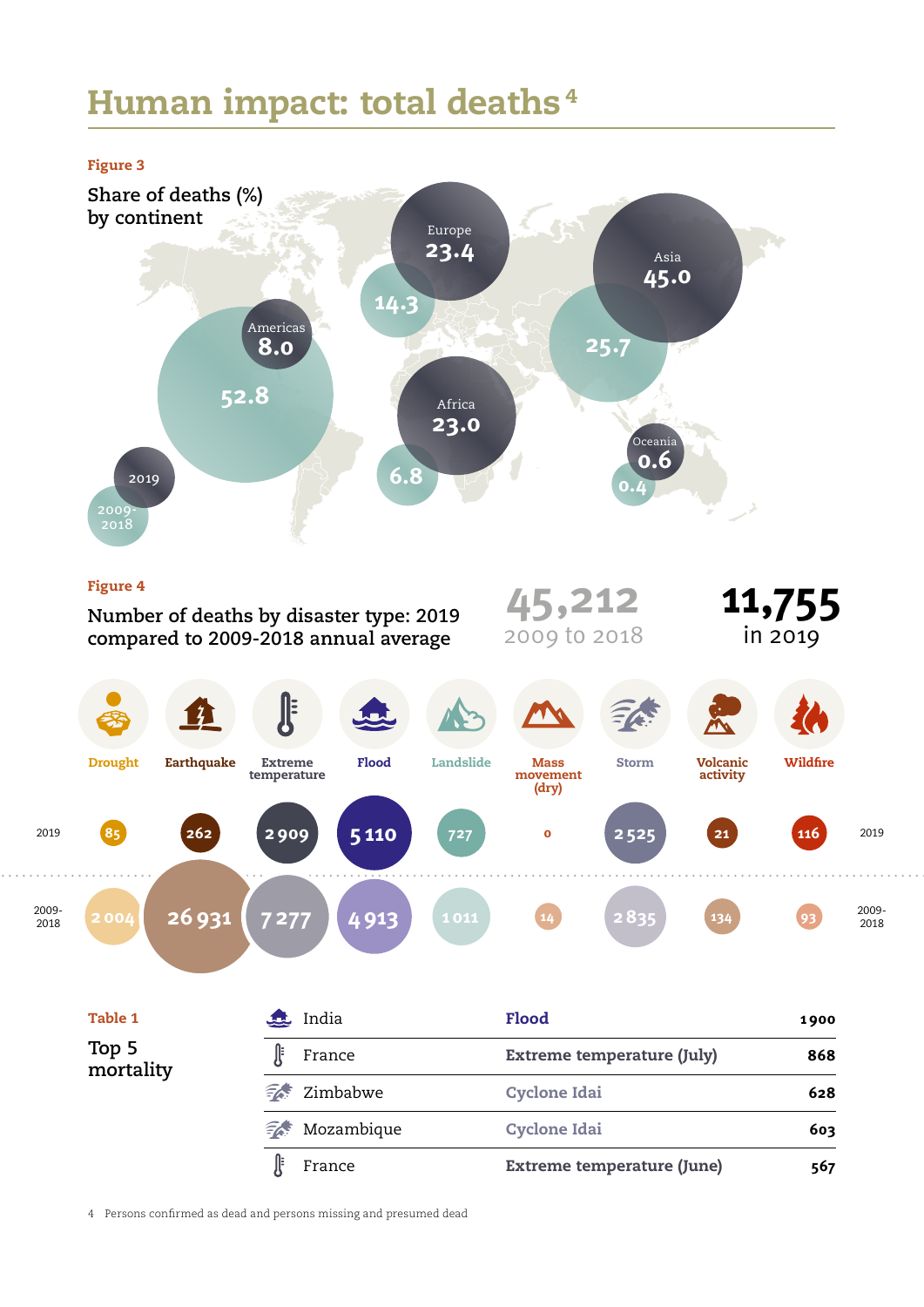## Human impact: total affected<sup>5</sup>



5 Sum of injured, homeless and affected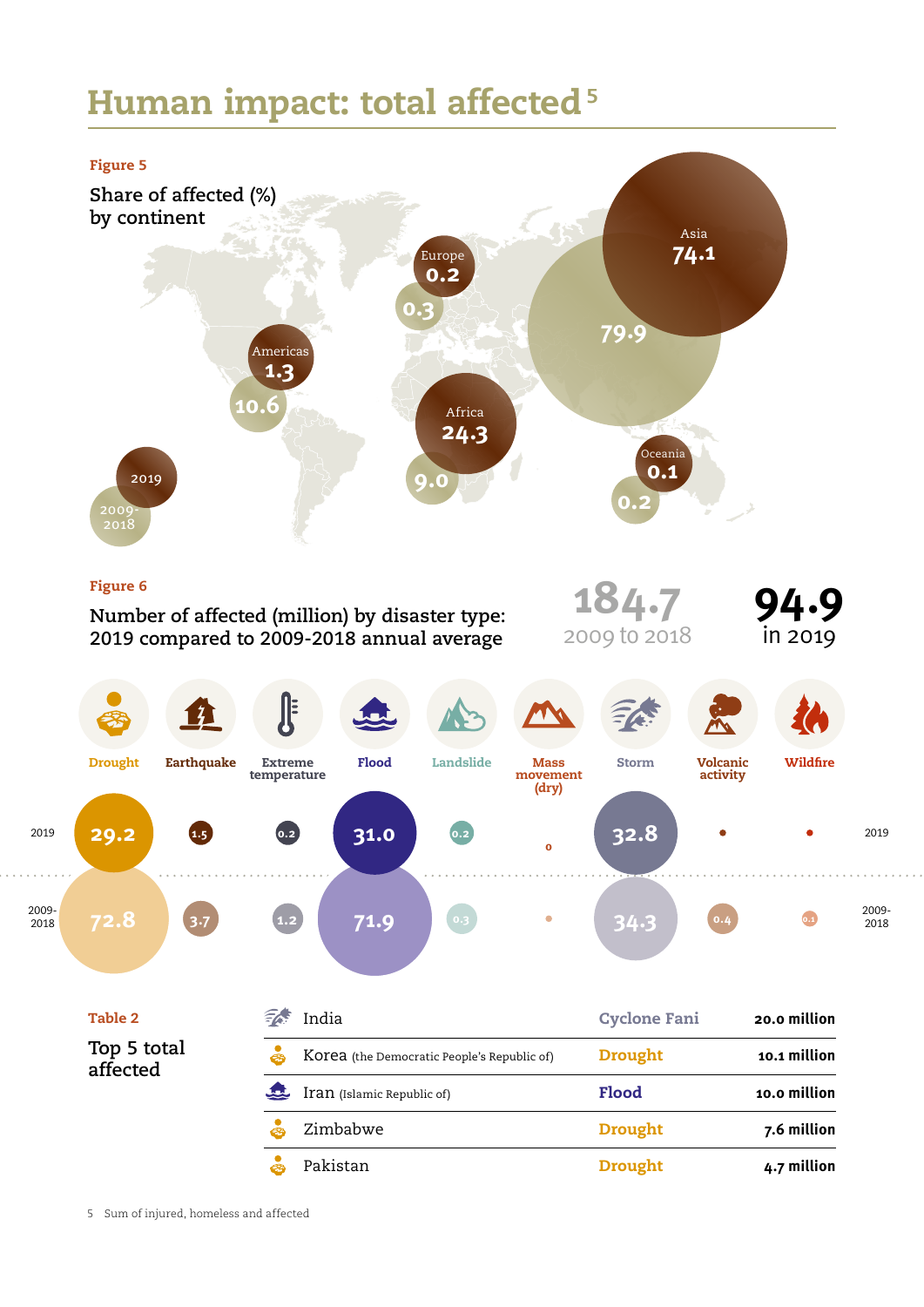### Economic Losses

#### Figure 7